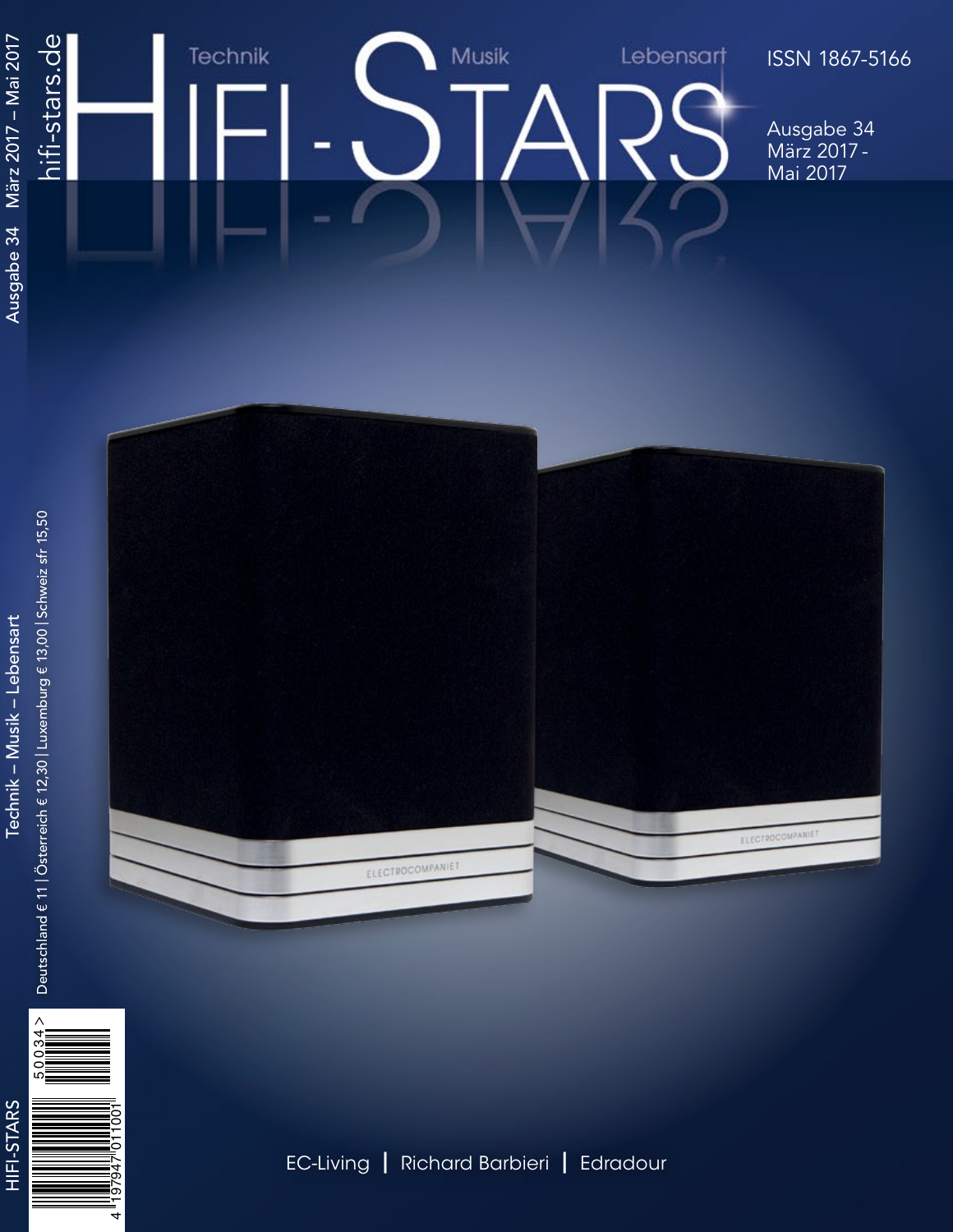in-akustik Speaker cable Reference LS 2404 Air-Helix

# **Mercilessly**



the topic" HiFi- Cable "basically goes. Here, the technical approach is in line with the statement, since the quality (s) of the equipment is determined only by the coordination of the equipment. Anyone expecting that cables could save their (possibly existing) "device of equipment" – is wrong, because each cable in its performance class merely supplements the existing equipment quality. Only if this is really good, the qualities of the cable also come to light!

#### Physics explains itself…

"Not only in the field of high-end applications is air the best insulator for cables. It allows low capacities and low losses, crucial factors for a genuine transfer ". On the basis of this physical knowledge, this becomes apparent in the construction of the air helix cable series of in-akustik acoustically clear as visible. Through the thin black PE shield the composition of the cable is recognizable. Eight cables of 24 high-purity copper wires are braided by a PE core each and are painted before. The latter is intended to prevent eddy currents within the cable construction which inevitably arise when current flows. In fact, the largest currents are flowing through the loudspeaker line of a stereo system, and the lacquer layer insulates the individual strands from each other.

The writer's suffering when creating a report is always the headline. My first thought when listening to this loudspeaker cable went to "Thors Hammer", but the Schwarzwald (the cable comes here) at least as far away from the Scandinavian hero saga as the Oberpfälzer Wald (the author's area) from the Sahara, where "It runs hot "- although the latter term would also be a suitable synonym for the loudspeaker cable Reference 2404 Air-Helix by in-akustik. So, right now I said almost as well as everything and the reader could immediately swivel to the conclusion – how do I keep the tension in the report? Quite simply – I recommend reading the following sentences, in the quiet hope, to imitate my initial enthusiasm and finally, from the point of view of tension, it is from a purely physical point of view…

#### Just for fun…

"The best cable is not the one that gets the most from a system, but the one that loses the least of it. Without adequate connections, the potential of the best electronics is not fully exploited. Cables and connections are susceptible to faults which can only be coped with selected materials and elaborate cable assemblies "- I had to take over this introductory sentence of the manufacturer simply one by one, because he says all about what

Everything is clearly twisted against each other (which explains the term helix which comes from the Greek and stands for: spiral, winding or screw) in a specially made plastic clip and thus remain at the previously calculated distance from each other. Like the beads on a string, the entire construct works. The clips are held by two bars each – so it is possible to make any length. Charged current lines have naturally a magnetic field, which continues with the so-called Lorentz force, and here we know from physics following rule: "The magnetic component of the force is then greatest when the direction of motion of the charge is perpendicular to the magnetic field lines – and equal to zero, when the charge moves along a field line". Now, especially in the case of the HiFi cable, it must be aimed towards zero. The approaches vary from manufacturer to manufacturer. While some see their approach on the way of shielding, one goes in-akustik the way described here. Physically speaking, an electrically charged particle (which moves in a magnetic field) always performs a helical trajectory (helix).

However, the prerequisite is that the particle does not move parallel, antiparallel or transversely to the northsouth orientation of the magnetic field. Ergo: Physics is applicable – it can be explained. For the sake of completeness it should be noted that the very light (because airy) air-helix cable construction described here is not really resistant to impact – such stress tests should therefore be avoided.

The low-inductance principle (not only) in the LS 2404 air helix is achieved by the special arrangement of the "double-layer multiplier" conductor material, which results in a particularly low inductance. The principle is also applied to the NF sections of this cable type by the manufacturer. That would be basically everything – no stop, do not forget the perfectly made plug connections. Rhodium-coated cable lugs, BFA bananas (our test version) and BFA bananas in 45 °, as well as various screw types and an easy-plug contact is available. My claim is simple, I am satisfied with the BFA-Bananas, which I had, after I had removed their screwed transparent plastic caps, in the connections on the loudspeakers and amplifiers stuck – the tight contact on both sides I liked immediately. Everything is convincingly high-quality and is expertly designed by the chief developer Holger Wachsmann in the cable manufacturer of in-akustik in Ballrechten-Dottingen in the Hochschwarzwald (in the south-west of Baden-Württemberg) and is assembled by specially trained personnel in pure manual work.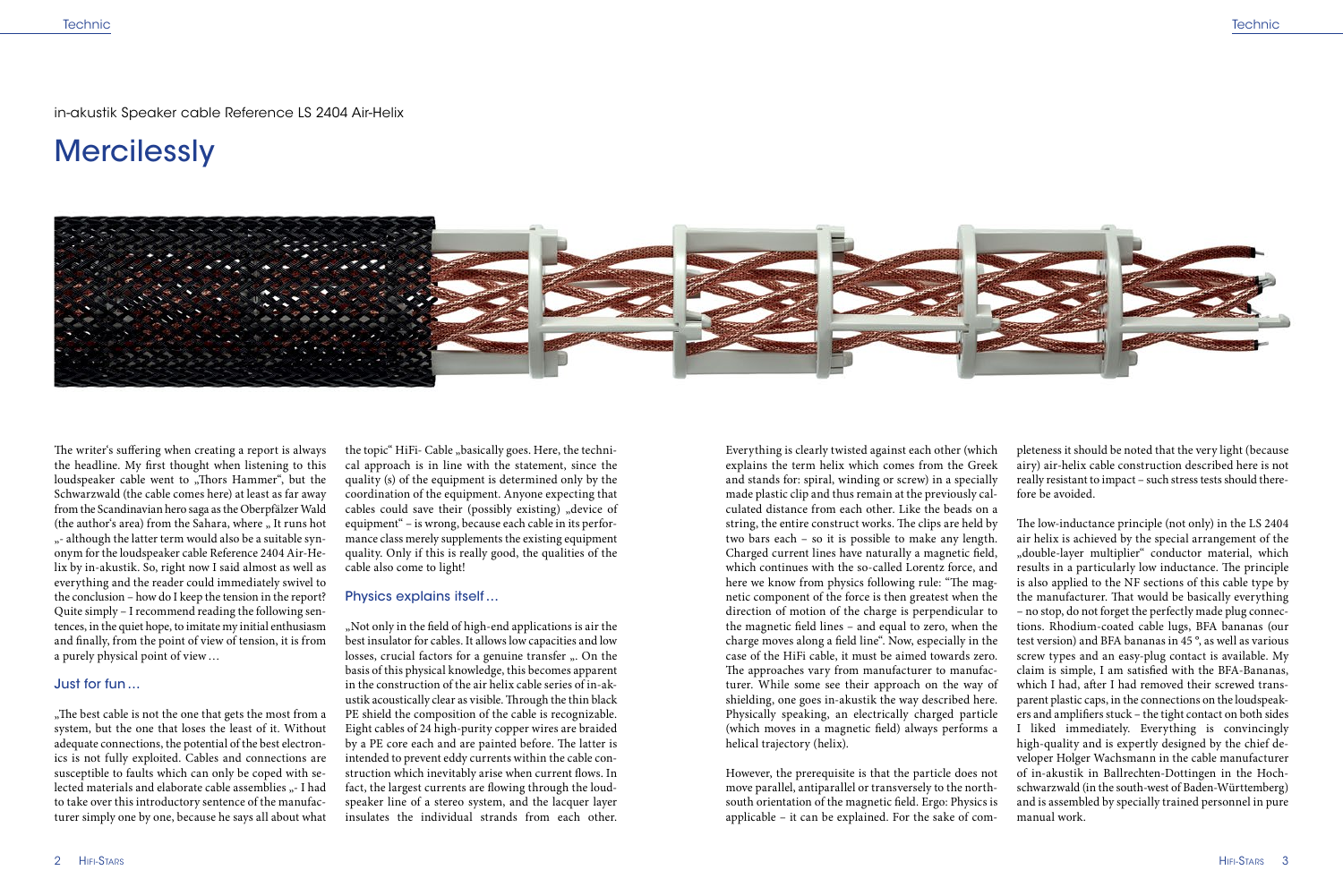

## Sound Experience…

The first tones with the crack-free loudspeaker cable were still somewhat strict, at the same time was immediately an enormous airiness in the sound picture. The CD player to be processed receives the repeat command and I leave the room. A few hours later, it irritates me to learn what has happened in the meantime sound. Some of it! To put it figuratively, I missed a sonorous sunrise and now stand in the blazing sunlight. The predefined frequency processing has now been added to the basic characteristic (the strikingly good airiness), and somehow the loudspeaker cable appears to me louder than anything I had heard of such types. This "louder" may be explained by the high permeability of the cable construction. I find myself more and more often in this test, that I reach into the poison kitchen of my phonograms. These include, among others, the one or the other recording of Stockfisch Records and especially the track "Beat Hotel" from the Allan-Taylor-CD "Hotels & Dreamers". A long bass tone at the beginning – he rolls around

the room with a dull glare and swings his way – untypical for my acoustically best-edited room. I am immediately clear – I have a problem in the wiring of my system, because the currently used NF cables do not come with the speed of the loudspeaker cable and swing themselves acoustically clearly comprehensible. A call to in-akustik, with the request to send two corresponding XLR lines of the reference NF 2404 Air Helix were my answer to this problem. No sooner was the first between the two power amp Restek Extract and the preamplifier (the same piece again) – let's go – the air left me! Which incredible sound potential can be hidden within my stereo system, I have already experienced in the complete wiring for a six-digit amount – this is (unfortunately) no way for me. However, this experience spurred me to try out the most varied high-quality cable constructions. Can the sound just heard be raised again? Already almost provocatively asked – but here the experimental in me strikes consistently and so also the CD player still missed the corresponding NF-stretch XLR-2402 air helix. A few serious arguments (which

speak for it) underline this action alone from a sound point of view. In "Fink Meets The Royal Concertbebouw Orchestra" with track  $6$ , This is The Thing", the space suddenly comes up again – this time infinitely far and deep. I am reproduced with such an open and drawn sound image on my auditorium that I am supporting. How many times had I already played this piece and am addicted to the details of this recording…? For example, I call the corpus of the acoustic guitar, which, in addition to the memorable song of the artist with the wooden body, is authentically reproduced by his singing, quasi three-dimensionally dissected, but always playing in his own play – keyword: upcoming drumming – almost holographic sound the individual Sounds in their representation – snare, bass drum, cymbals… louder? Absolutely, I catch myself looking at the reglar of volume of my tube preamplifier HP 300 SE from Octave –  $, \ldots$ about nine o'clock, and so loud?", I ask myself. This almost unbelievable transmittance of the In-akustik Reference 2404-AIR-helix-harness is no longer out of my head. For me, this reference LS 2404 AIR helix plays loose and casual with the best speaker cables in the market. It is "fast," incredibly open upwards, forgetting not to go into the depths of the lowest frequencies – of course at the same speed as in other frequencies. Next, M. Müller-Westernhagen lands with his MTV unplugged recording in the CD player. On two evenings recorded at the Berlin Waldbühne in July 2016 – why did it take so long for the guy to play Unplugged? This double CD is absolutely relentless. So just the right food for the two Air Helix cable types from the Schwarzwald. They pass the signals just as quickly as they receive them and display them mercilessly in their quality. And at the latest with the old "Gassenhauern" like "Sexy" or "will less" it is really hard for me to sit quietly. The music of Michel Godard and "Monteverdi - a trace of grace" will be calmer. Baroque music at its finest, recorded in a large church. The Frenchman Michel Godard is among others. (A snake-shaped horn), a bass instrument that was able (and is) to fill large spaces tonally (it is considered the legitimate predecessor of today's Tuba). The artist plays this old horn in such a compassionate way that the sound of a goose-skinned experience is guaranteed. The horn is glued together from two curved wooden tines and then covered with leather. The CD is tonally really highly interesting and therefore receives an unconditional recommendation to expand the collection, although occasionally an unclean blowing of the old instrument is audible. At the latest, by the vocals of women and males you will remember my words, but regardless this the Italian label CAM Jazz will be extremely well-received and mixes just as high-quality – every mistake will be

mercilessly presented. The large church space is heard by the listener through the wiring of the LS 2404 Air Helix and the increase is immediately experienced with the expansion in the amplifier cabling (alternatively source full amplifiers) – I repeat here intentionally because there is so much air in the music reproduction of my stereo system I really rarely experienced it. I admit openly that the enthusiasm for these extraordinary cables is growing from record to record, because for their price class, both are simply the hammer (so – see above). Marcus Miller with "Tutu – revisited" is such a sound example. From this double CD I listen on the first track five: "Jean Pierre". A brutally plucked Fender jazz bass in a duet – no, I must rightly say – in the duel with a tenor saxophone. As cross as two sticks frequencies, whose playback at too loud a volume for violently vibrating loudspeaker chassis ensure. The desire for "loud" is only diminished by the high sound distortion in the room and I drive it – frankly – just really too colorful.